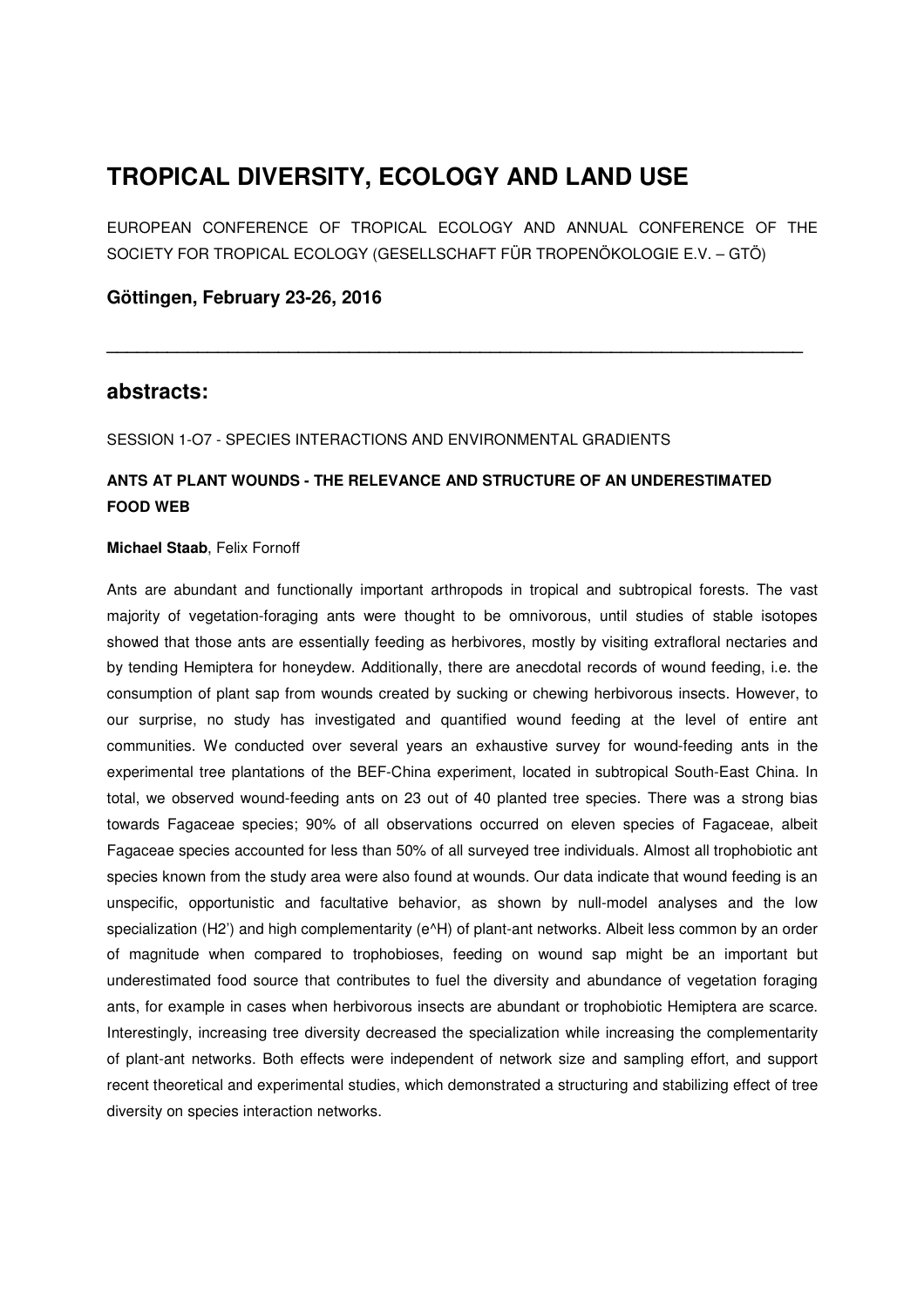### SESSION 1-O8 - SPECIES INTERACTIONS AND ENVIRONMENTAL GRADIENTS

### **TRI-TROPHIC INTERACTION NETWORKS IN AN EXPERIMENTAL TREE DIVERSITY GRADIENT IN UBTROPICAL CHINA**

#### **Felix Fornoff**, Alexandra-Maria Klein, Michael Staab

Many ecosystem functions and services are altered by interactions between trophic levels, e.g. pollination, herbivory and predation. Plants, the most important primary producers and lowest trophic level of errestrial ecosystems are heavily affected by herbivores. In turn herbivores are suppressed by predators, but also supported by mutualisms like for example Hemiptera-tending ants, so-called trophobioses. Today forest ecosystems vary greatly in tree diversity ranging from planted monocultures to natural old growth forests with high tree diversity. Investigating tri-trophic interactions in forests of varying tree diversity and over longer timespans can help to increase understanding of the dynamics of multitrophic foodwebs; when and why foodwebs change in their interaction specialisation and generality affecting the stability and resilience of food web communities, as suggested by recent network studies.

We studied tri-trophic interactions between subtropical tree species, sap-sucking Hemiptera and their mutualistic interaction partners within both field sites (Site A and Site B) of the BEF-China Experiment in South East China. The experimental tree plantation included 40 native tree species from which 400 saplings were planted in each of 566 plots (25.83 x 25.83 m in size) in 2009 (Site A) and 2010 (Site B). Plot species richness levels range from 1 to 2, 4, 8, 16 and 24 species. Of 300 plots the central tree individuals (36, 36, 81, 144 & 144) of species mixtures (1, 2, 4, 8, 16 & 24, respectively) were sampled in summer 2011 and summer and autumn 2014 at Site A and in summer 2012 and summer and autumn 2014 at Site B. Sampling resulted in 32000 tree investigations and a total of 3500 observations of tritrophic interactions over an increase in forest age (25, 49, 52, 61 and 64 months after planting). This large and long-term data set in combination with the BEF-China framework offers, for the first time, the unique opportunity to statistically test the effect of forest age and forest diversity on the specialization and complementarity and therefore food web stability of two connected trophic interactions. The data have the potential to reveal whether antagonistic and mutualistic networks concur in the direction and strength of their response to manipulations in tree diversity and how their response changes with increasing forest age.